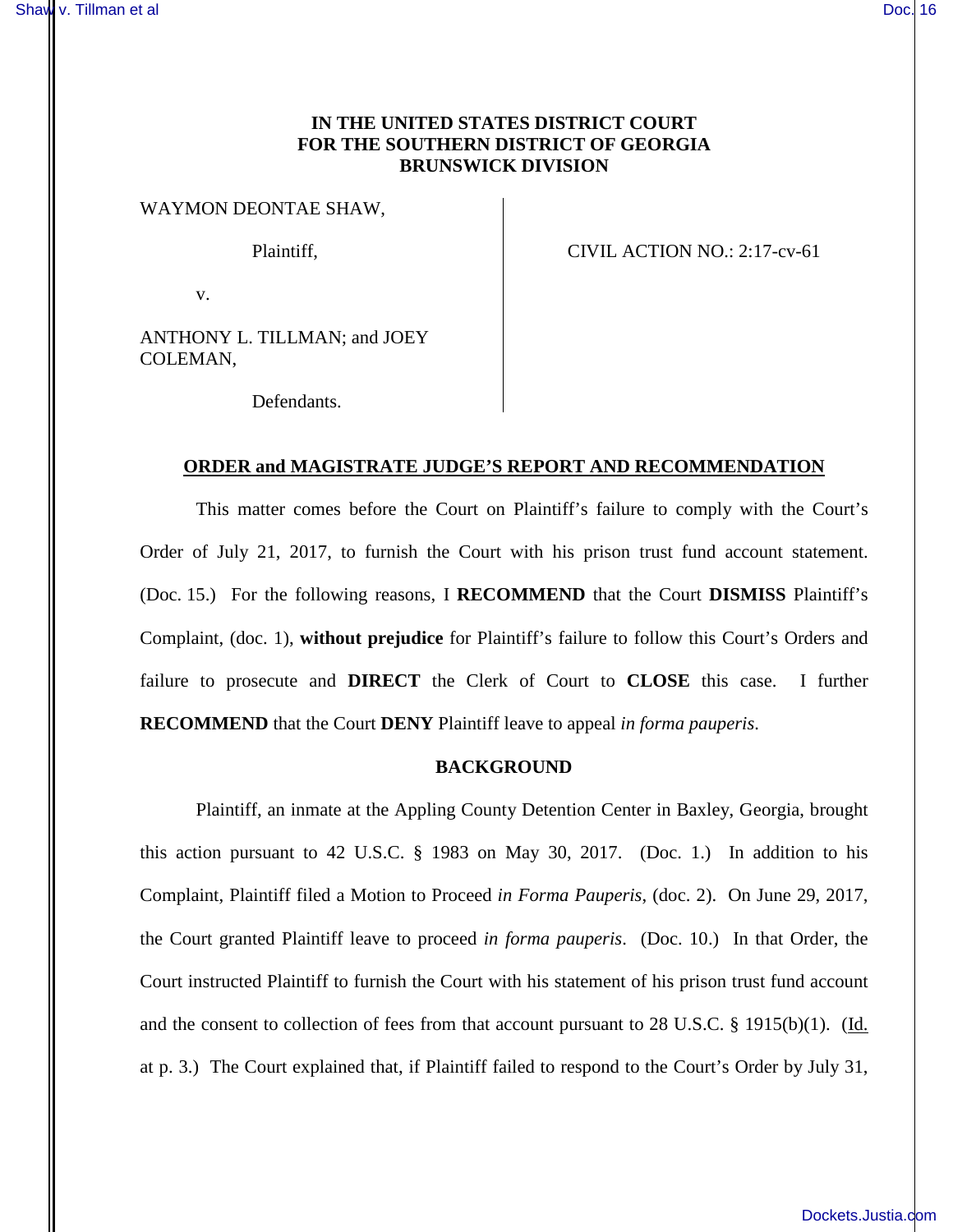2017, the Court would dismiss this case. (Id. at p. 4.) Plaintiff timely returned his consent to collection of fees form, (doc. 13), but returned a noncompliant prison trust fund account form, (doc. 14). On July 21, 2017, the Court gave Plaintiff an additional twenty-one (21) days to return a properly completed prison trust fund account form. (Doc. 15.) The Court mailed that Order to Plaintiff at the most recent address it has for him. However, the Court has not received any pleading from Plaintiff since that Order. Indeed, Plaintiff has not taken any action in this case since returning a noncompliant prisoner trust fund account statement over one month ago.

### **DISCUSSION**

The Court must now determine how to address Plaintiff's failure to comply with this Court's directive. For the reasons set forth below, I **RECOMMEND** that the Court **DISMISS** Plaintiff's Complaint **without prejudice** and **DENY** Plaintiff leave to appeal *in forma pauperis*.

#### **I. Dismissal for Failure to Prosecute and Failure to Follow this Court's Order**

A district court may dismiss a plaintiff's claims *sua sponte* pursuant to either Federal Rule of Civil Procedure  $(41(b))$  ("Rule  $(41(b))$ ") or the court's inherent authority to manage its docket. Link v. Wabash R.R. Co., 370 U.S.  $626$  (1962);<sup>1</sup> Coleman v. St. Lucie Cty. Jail, 433 F. App'x 716, 718 (11th Cir. 2011) (citing Fed. R. Civ. P. 41(b) and Betty K Agencies, Ltd. v. M/V MONADA, 432 F.3d 1333, 1337 (11th Cir. 2005)). In particular, Rule 41(b) allows for the involuntary dismissal of a plaintiff's claims where he has failed to prosecute those claims, comply with the Federal Rules of Civil Procedure or local rules, or follow a court order. Fed. R. Civ. P. 41(b); see also Coleman, 433 F. App'x at 718; Sanders v. Barrett, No. 05-12660, 2005 WL 2640979, at \*1 (11th Cir. Oct. 17, 2005) (citing Kilgo v. Ricks, 983 F.2d 189, 192 (11th Cir.

 $\overline{a}$ 

<sup>1</sup> In Wabash, the Court held that a trial court may dismiss an action for failure to prosecute "even without affording notice of its intention to do so." 370 U.S. at 633.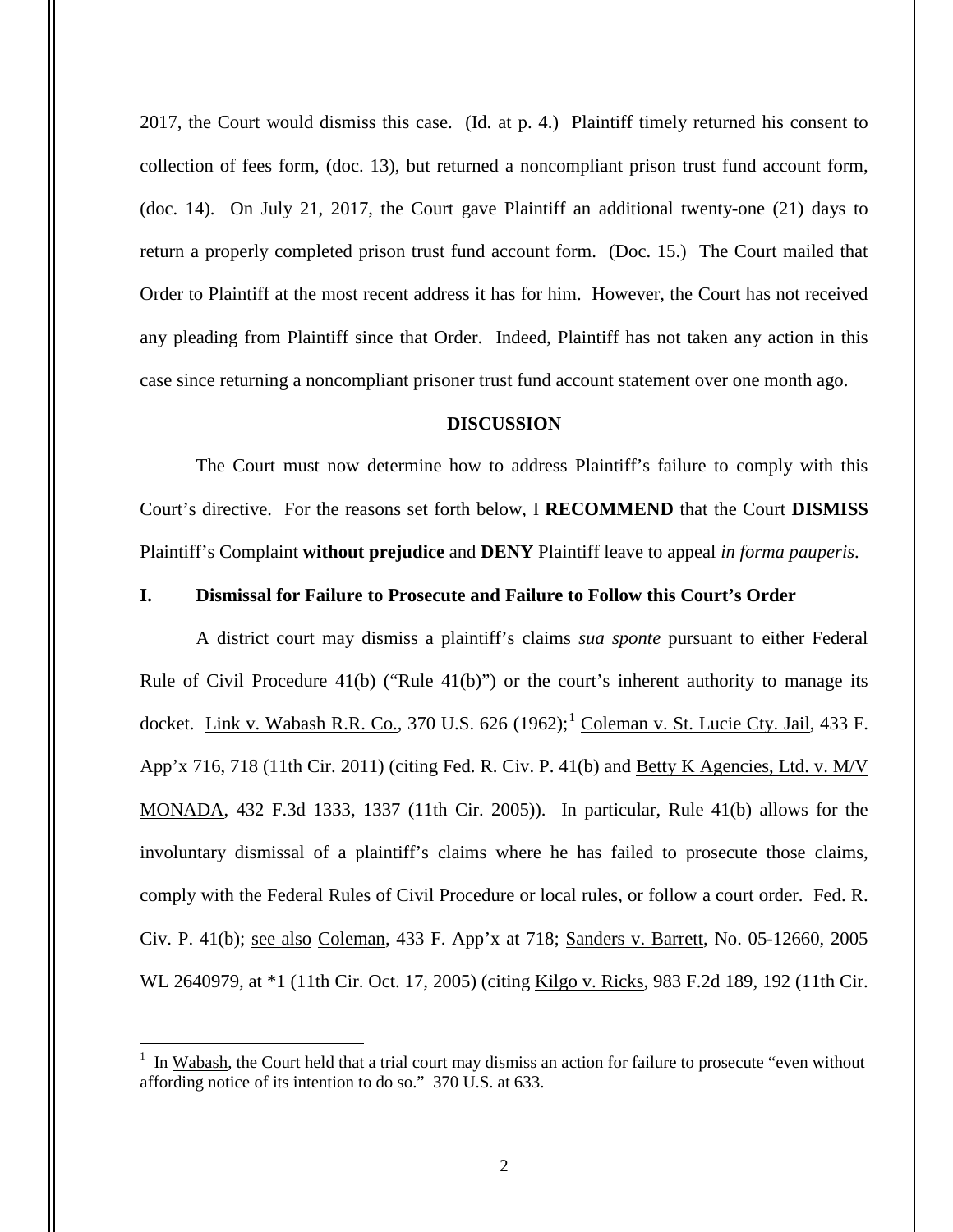1993)); cf. Local R. 41.1(b) ("[T]he assigned Judge may, after notice to counsel of record, *sua sponte* . . . dismiss any action for want of prosecution, with or without prejudice[,] . . . [based on] willful disobedience or neglect of any order of the Court." (emphasis omitted)). Additionally, a district court's "power to dismiss is an inherent aspect of its authority to enforce its orders and ensure prompt disposition of lawsuits." Brown v. Tallahassee Police Dep't, 205 F. App'x 802, 802 (11th Cir. 2006) (quoting Jones v. Graham, 709 F.2d 1457, 1458 (11th Cir. 1983)).

It is true that dismissal with prejudice for failure to prosecute is a "sanction . . . to be utilized only in extreme situations" and requires that a court "(1) conclud[e] a clear record of delay or willful contempt exists; and (2) mak[e] an implicit or explicit finding that lesser sanctions would not suffice." Thomas v. Montgomery Cty. Bd. of Educ., 170 F. App'x 623, 625–26 (11th Cir. 2006) (quoting Morewitz v. West of Eng. Ship Owners Mut. Prot. & Indem. Ass'n (Lux.), 62 F.3d 1356, 1366 (11th Cir. 1995)); see also Taylor v. Spaziano, 251 F. App'x 616, 619 (11th Cir. 2007) (citing Morewitz, 62 F.3d at 1366). By contrast, dismissal without prejudice for failure to prosecute is not an adjudication on the merits, and, therefore, courts are afforded greater discretion in dismissing claims in this manner. Taylor, 251 F. App'x at 619; see also Coleman, 433 F. App'x at 719; Brown, 205 F. App'x at 802–03.

While the Court exercises its discretion to dismiss cases with caution, dismissal of this action without prejudice is warranted. See Coleman, 433 F. App'x at 719 (upholding dismissal without prejudice for failure to prosecute Section 1983 complaint, where plaintiff did not respond to court order to supply defendant's current address for purpose of service); Taylor, 251 F. App'x at 620–21 (upholding dismissal without prejudice for failure to prosecute, because plaintiffs insisted on going forward with deficient amended complaint rather than complying, or seeking an extension of time to comply, with court's order to file second amended complaint);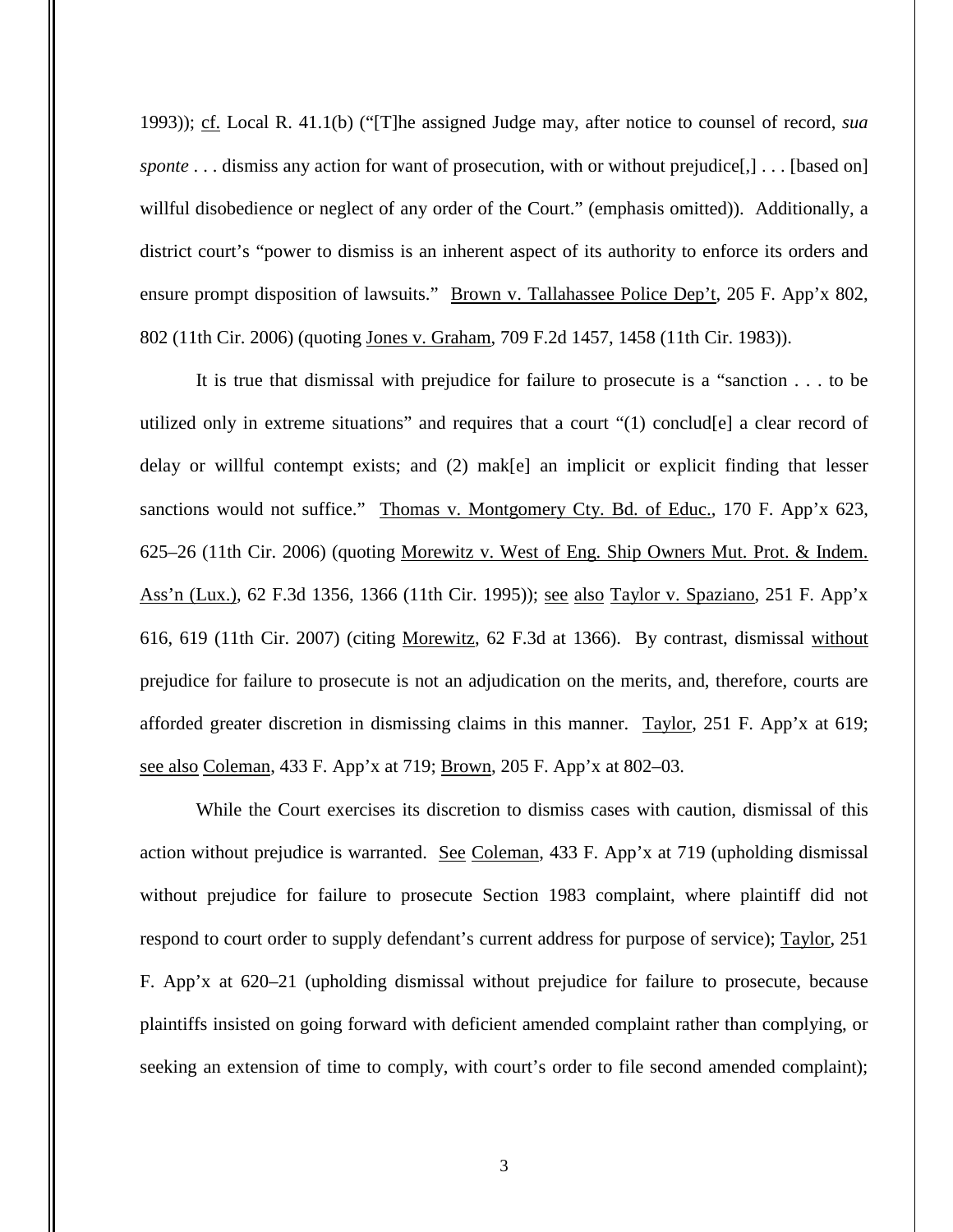Brown, 205 F. App'x at 802–03 (upholding dismissal without prejudice for failure to prosecute Section 1983 claims, where plaintiff failed to follow court order to file amended complaint and court had informed plaintiff that noncompliance could lead to dismissal). With Plaintiff having failed to provide the Court with his prison trust fund account statement, the Court has no means to collect the filing fees in this case, as required by 28 U.S.C. § 1915(b)(1). Furthermore, with Plaintiff not having taken any action on this case in over one month, he has failed to diligently prosecute his claims. Thus, Plaintiff has demonstrated a clear record of delay and disregard for this Court's Orders, and a sanction other than dismissal would not suffice to remedy his deficiencies.

Thus, the Court should **DISMISS** Plaintiff's Complaint, (doc. 1), **without prejudice** and **DIRECT** the Clerk of Court to **CLOSE** this case for failure to prosecute and failure to follow this Court's Order.

### **II. Leave to Appeal** *in Forma Pauperis*

The Court should also deny Plaintiff leave to appeal *in forma pauperis*. Though Plaintiff has, of course, not yet filed a notice of appeal, it is proper to address these issues in the Court's order of dismissal. See Fed. R. App. P. 24(a)(3) (trial court may certify that appeal of party proceeding *in forma pauperis* is not taken in good faith "before or after the notice of appeal is filed").

An appeal cannot be taken *in forma pauperis* if the trial court certifies that the appeal is not taken in good faith. 28 U.S.C.  $\S$  1915(a)(3); FED. R. APP. P. 24(a)(3). Good faith in this context must be judged by an objective standard. Busch v. Cty. of Volusia, 189 F.R.D. 687, 691 (M.D. Fla. 1999). A party does not proceed in good faith when he seeks to advance a frivolous claim or argument. See Coppedge v. United States, 369 U.S. 438, 445 (1962). A claim or

4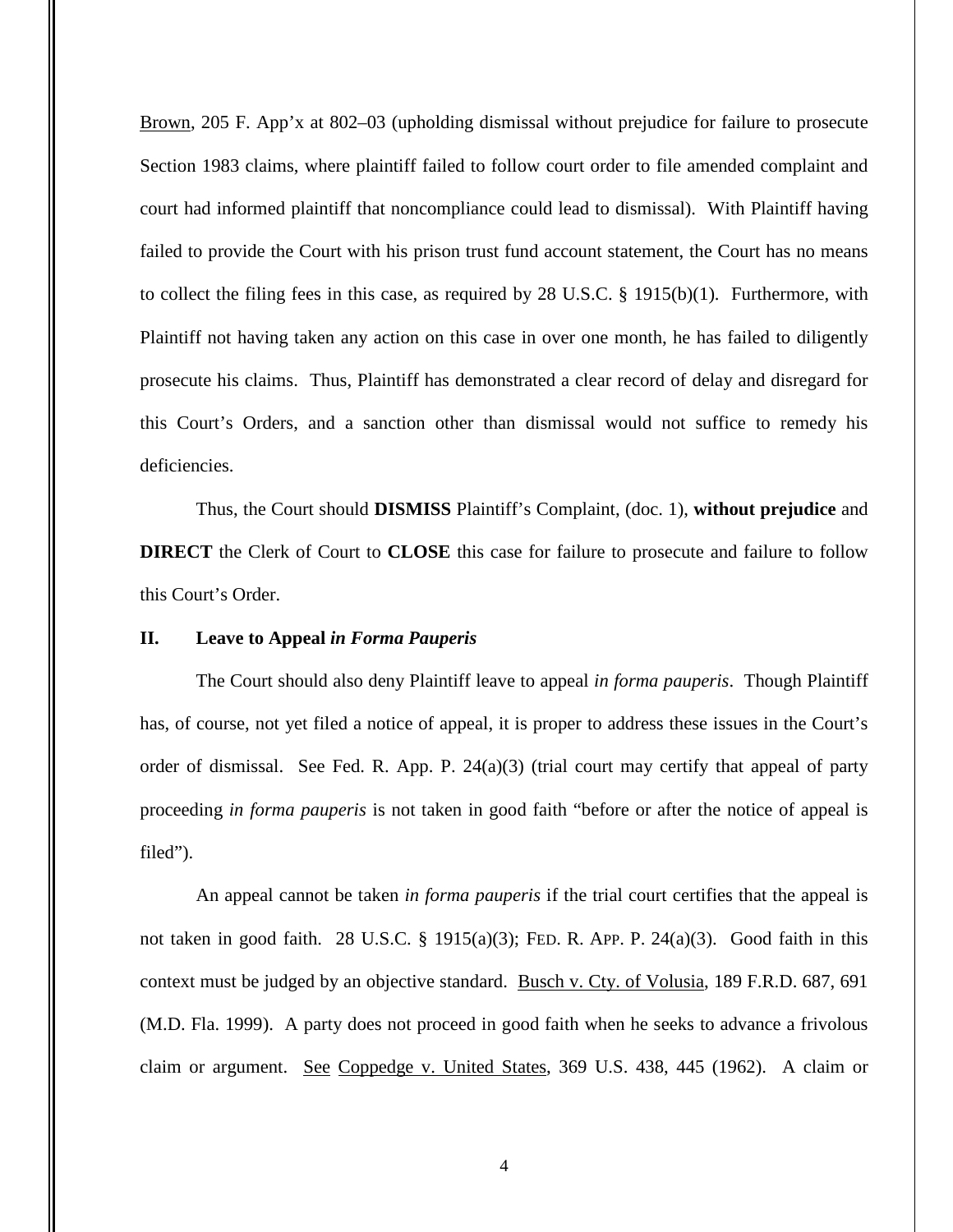argument is frivolous when it appears the factual allegations are clearly baseless or the legal theories are indisputably meritless. Neitzke v. Williams, 490 U.S. 319, 327 (1989); Carroll v. Gross, 984 F.2d 392, 393 (11th Cir. 1993). Or, stated another way, an *in forma pauperis* action is frivolous and, thus, not brought in good faith, if it is "without arguable merit either in law or fact." Napier v. Preslicka, 314 F.3d 528, 531 (11th Cir. 2002); see also Brown v. United States, Nos. 407CV085, 403CR001, 2009 WL 307872, at \*1–2 (S.D. Ga. Feb. 9, 2009).

Based on the above analysis of Plaintiff's action, there are no non-frivolous issues to raise on appeal, and an appeal would not be taken in good faith. Thus, the Court should **DENY**  Plaintiff *in forma pauperis* status on appeal should.

## **CONCLUSION**

For the above-stated reasons, I **RECOMMEND** that the Court **DISMISS** this action, **without prejudice**, and **DIRECT** the Clerk of Court to enter the appropriate judgment of dismissal and to **CLOSE** this case. I further **RECOMMEND** that the Court **DENY** Plaintiff leave to proceed *in forma pauperis* on appeal.

The Court **ORDERS** any party seeking to object to this Report and Recommendation to file specific written objections within fourteen (14) days of the date on which this Report and Recommendation is entered. Any objections asserting that the Magistrate Judge failed to address any contention raised in the Complaint must also be included. Failure to do so will bar any later challenge or review of the factual findings or legal conclusions of the Magistrate Judge. See 28 U.S.C.  $\S$  636(b)(1)(C); Thomas v. Arn, 474 U.S. 140 (1985). A copy of the objections must be served upon all other parties to the action. The filing of objections is not a proper vehicle through which to make new allegations or present additional evidence.